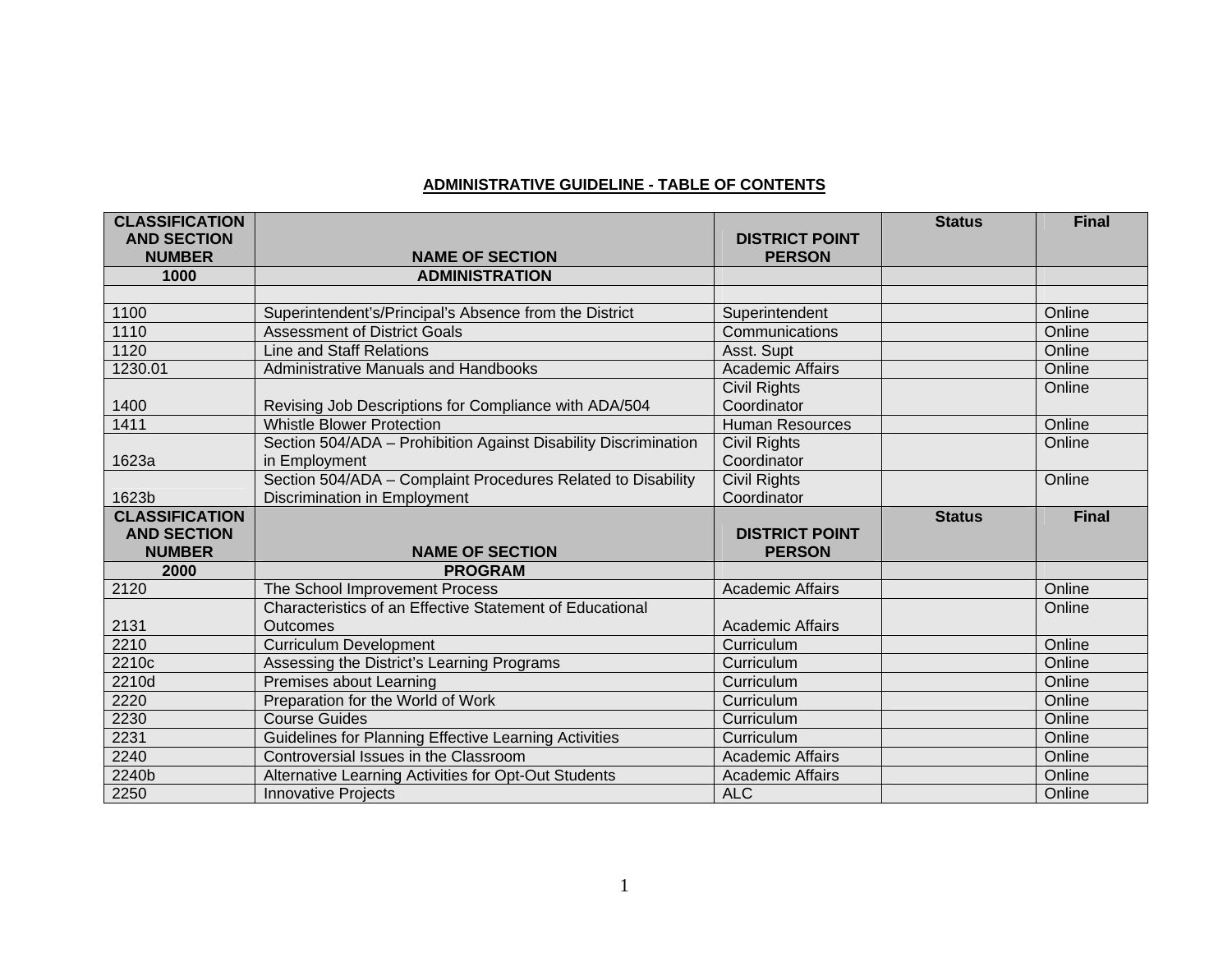| <b>CLASSIFICATION</b> |                                                                 |                         | <b>Status</b> | <b>Final</b> |
|-----------------------|-----------------------------------------------------------------|-------------------------|---------------|--------------|
| <b>AND SECTION</b>    |                                                                 | <b>DISTRICT POINT</b>   |               |              |
| <b>NUMBER</b>         | <b>NAME OF SECTION</b>                                          | <b>PERSON</b>           |               |              |
| 2252                  | Strategy for Planning a Project (Job, Task, Activity)           | <b>ALC</b>              |               | Online       |
| 2260                  | Nondiscrimination and Access to Equal Educational Opportunity   | Civil Rights Coor.      |               | Online       |
| 2260b                 | <b>Complaint Procedures for Nondiscrimination</b>               | Civil Rights Coor.      |               | Online       |
| 2260c                 | Major Differences Between the IDEA and Section 504              | Civil Rights Coor.      |               | Online       |
| 2260d                 | Notice of Nondiscrimination                                     | Civil Rights Coor.      |               | Online       |
| 2260f                 | Limited English Proficiency Program                             | Civil Rights Coor.      |               | Online       |
|                       | Section 504/ADA Prohibition Against Discrimination Based on     |                         |               | Online       |
| 2260.01a              | <b>Disability</b>                                               | Civil Rights Coor.      |               |              |
| 2260.01b              | Section 504/ADA - Complaint and Due Process Procedures          | Civil Rights Coor.      |               | Online       |
|                       | Section 504/ADA - Prohibition Against Disability Discrimination |                         |               | Online       |
| 2260.01c              | in Employment                                                   | Civil Rights Coor.      |               |              |
| 2270                  | Religion in the Curriculum                                      | <b>Academic Affairs</b> |               | Online       |
| 2271                  | <b>Postsecondary Enrollment Programs</b>                        | <b>ALC</b>              |               | Online       |
| 2280                  | <b>Preschool Staff</b>                                          | <b>ELC</b>              |               | Online       |
| 2280.01               | <b>Preschool Cumulative Records/Child Information</b>           | ELC                     |               | Online       |
| 2280.02               | Preschool Program                                               | <b>ELC</b>              |               | Online       |
| 2280.03               | <b>Preschool Health and Safety</b>                              | <b>ELC</b>              |               | Online       |
| 2280.04               | Preschool Admission and Attendance                              | <b>ELC</b>              |               | Online       |
| 2280.05               | Preschool Behavior Management/Discipline                        | <b>ELC</b>              |               | Online       |
| 2280.06               | <b>Preschool Facility</b>                                       | <b>ELC</b>              |               | Online       |
| 2280.07               | <b>Preschool Food Services</b>                                  | <b>ELC</b>              |               | Online       |
| 2280.08               | <b>Preschool Equipment and Supplies</b>                         | <b>ELC</b>              |               | Online       |
| 2330                  | Homework                                                        | <b>Academic Affairs</b> |               | Online       |
| 2340a                 | <b>Field Trip Guidelines</b>                                    | <b>Academic Affairs</b> |               | Online       |
| 2340b                 | District-Sponsored Trips (Co-Curricular and Extra-Curricular)   | <b>Academic Affairs</b> |               | Online       |
| 2340c                 | Overnight Trips (District-Sponsored)                            | <b>Academic Affairs</b> |               | Online       |
| 2340d                 | <b>Nondistrict-Sponsored Trips</b>                              | <b>Academic Affairs</b> |               | Online       |
| 2340e                 | <b>Trip Leader Responsibilities</b>                             | <b>Academic Affairs</b> |               | Online       |
| 2340f                 | <b>Chaperones for Trips</b>                                     | <b>Academic Affairs</b> |               | Online       |
| 2370                  | <b>Educational Options</b>                                      | <b>ALC</b>              |               |              |
| 2370a                 | Independent Study                                               |                         |               |              |
| 2370b                 | <b>Tutoring for Credit</b>                                      |                         |               |              |
| 2411                  | <b>Guidance and Counseling</b>                                  | <b>Pupil Services</b>   |               | Online       |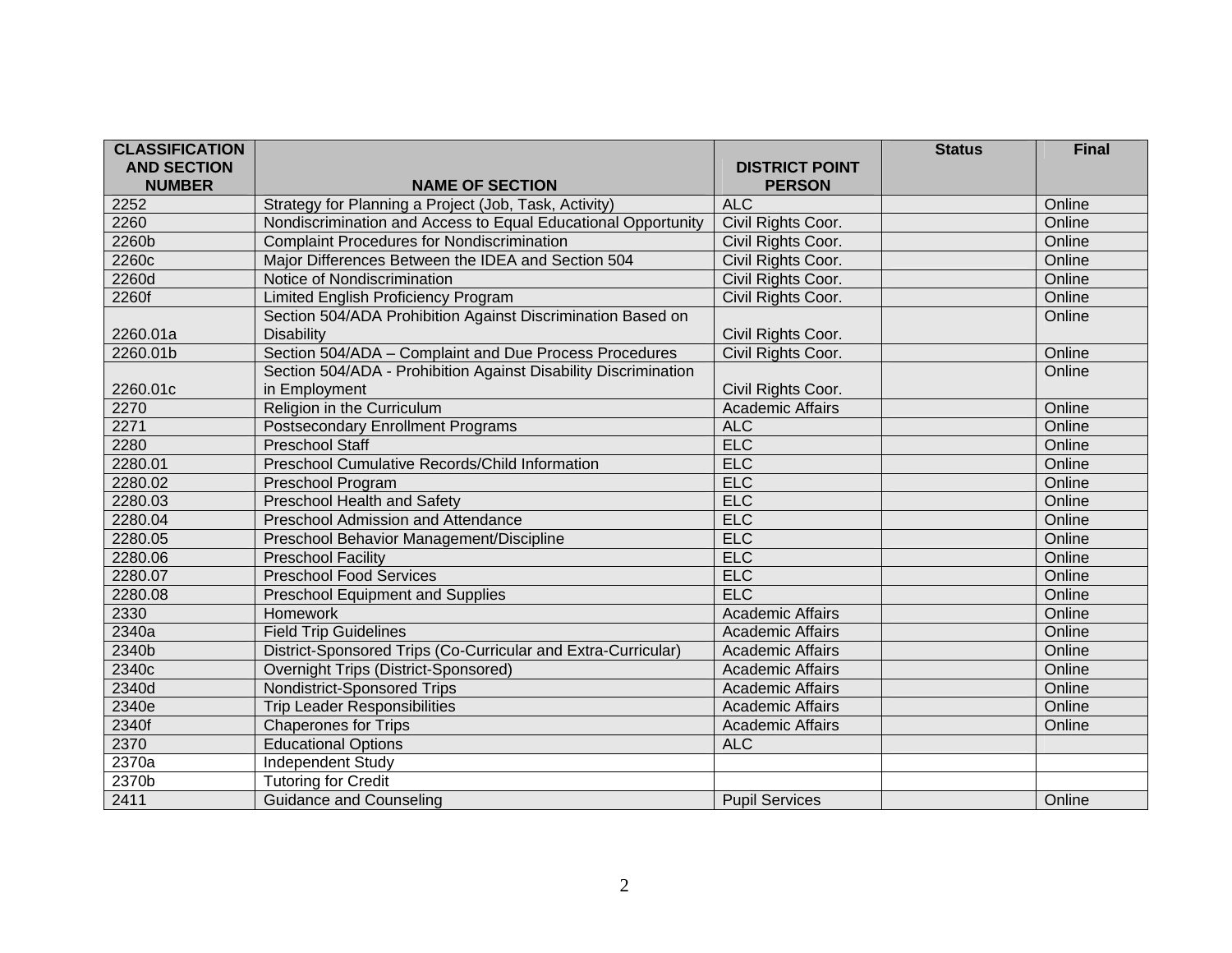| <b>CLASSIFICATION</b> |                                                                  |                         | <b>Status</b> | <b>Final</b> |
|-----------------------|------------------------------------------------------------------|-------------------------|---------------|--------------|
| <b>AND SECTION</b>    |                                                                  | <b>DISTRICT POINT</b>   |               |              |
| <b>NUMBER</b>         | <b>NAME OF SECTION</b>                                           | <b>PERSON</b>           |               |              |
| 2412                  | Home Instruction                                                 | <b>Pupil Services</b>   |               | Online       |
|                       | Procedures for Inspection of Materials Used in Conjunction with  |                         |               | Online       |
| 2416                  | any Survey, Analysis, or Evaluation                              | Communications          |               |              |
| 2421.01               | <b>Students as Trainees</b>                                      | <b>Pupil Services</b>   |               | Online       |
|                       | Planning Guide for School-to-Work School-Based Learning          |                         |               |              |
| 2423a                 | Programs                                                         | <b>Pupil Services</b>   |               |              |
| 2423b                 | Checklist for Implementing School-to-Work Programs               | <b>Pupil Services</b>   |               |              |
|                       |                                                                  | Academic Affairs -      |               |              |
| 2430                  | District-Sponsored Clubs and Activities                          | Secondary               |               |              |
| 2430a                 | Student Participation in Summer Camps/Programs                   | Academic Affairs        |               |              |
|                       |                                                                  | Academic Affairs -      |               | Online       |
| 2431                  | Interscholastic Athletics                                        | Secondary               |               |              |
| 2431-1                | Non-Traditional Extracurricular Eligibility Guidelines           | Reeves/Kline            |               |              |
|                       |                                                                  | Academic Affairs -      |               | Online       |
| 2431a                 | <b>Playing Time for Athletes</b>                                 | Secondary               |               |              |
|                       |                                                                  | Academic Affairs -      |               | Online       |
| 2431b                 | Sportsmanship Expectations                                       | Secondary               |               |              |
| 2440                  | <b>Summer School</b>                                             | <b>ELC</b>              |               | Online       |
| 2450                  | <b>Community and Adult Education</b>                             | <b>ELC</b>              |               |              |
| 2451                  | <b>Alternative Placement</b>                                     | <b>ELC</b>              |               | Online       |
| 2460                  | <b>Special Education</b>                                         | <b>Pupil Services</b>   |               | Online       |
| 2510                  | <b>Selection of Basic Text Materials</b>                         | Curriculum              |               | Online       |
| 2520a                 | Selection of Instructional Materials and Equipment               | Curriculum              |               | Online       |
| 2520c                 | <b>Resource Speakers</b>                                         | Communications          |               |              |
| 2520d                 | Student Use of Libraries/Media Centers                           | Curriculum              |               | Online       |
| 2531                  | <b>Copyrighted Works</b>                                         | <b>Asst Supt</b>        |               |              |
| 2531a                 | <b>Copyrighted Works</b>                                         | <b>Asst Supt</b>        |               |              |
| 2605                  | <b>Evaluation of Program</b>                                     | <b>Academic Affairs</b> |               | Online       |
| 2623a                 | <b>Testing Program</b>                                           | <b>ALC</b>              |               | Online       |
| 2623b                 | Security Provisions for Statewide Assessments                    | <b>ALC</b>              |               | Online       |
|                       | Participation of Students with Disabilities in General State and |                         |               |              |
| 2623c                 | <b>District-Wide Assessments</b>                                 | <b>Pupil Services</b>   |               | Online       |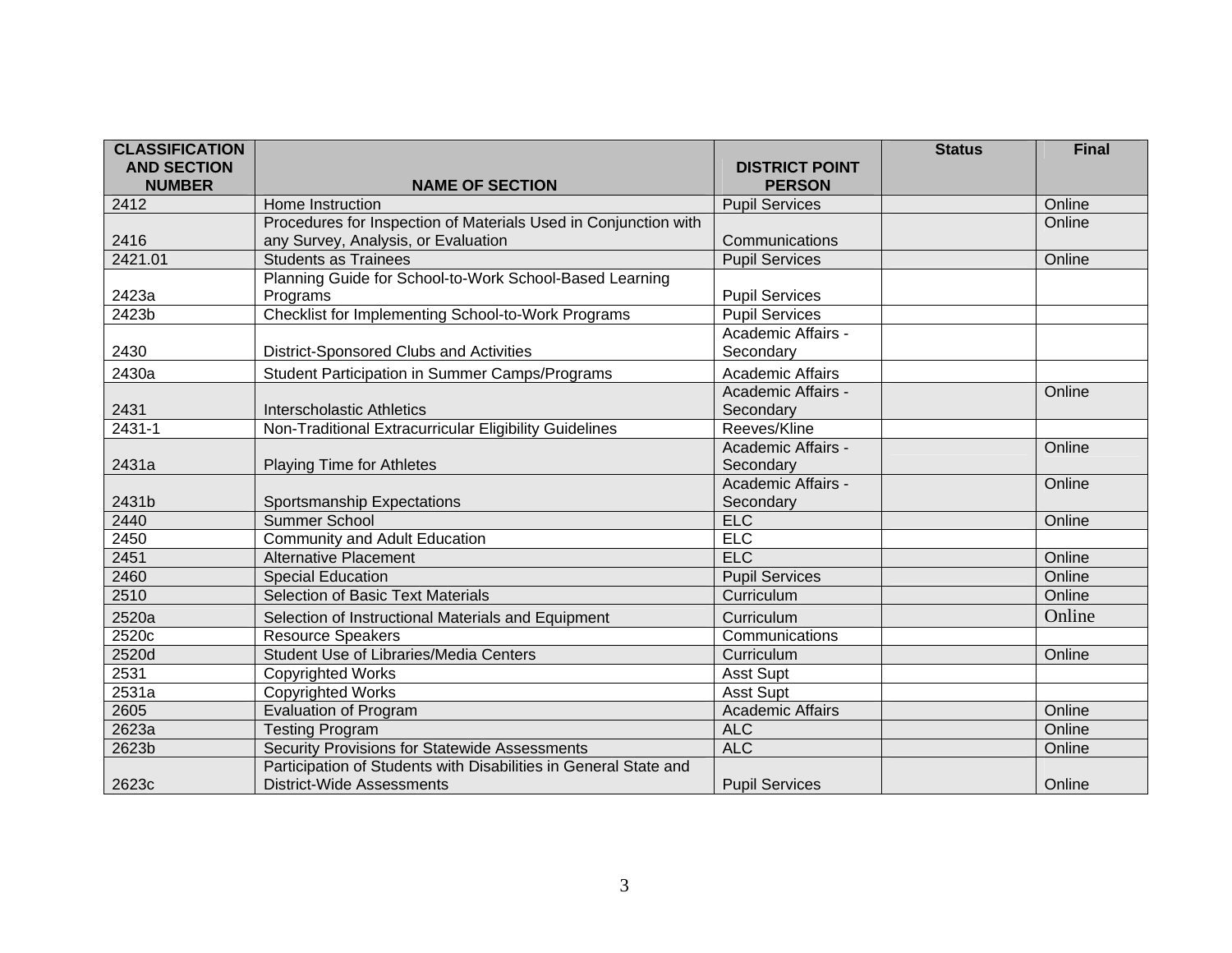| <b>CLASSIFICATION</b><br><b>AND SECTION</b> |                                                               | <b>DISTRICT POINT</b> | <b>Status</b> | <b>Final</b> |
|---------------------------------------------|---------------------------------------------------------------|-----------------------|---------------|--------------|
| <b>NUMBER</b>                               | <b>NAME OF SECTION</b>                                        | <b>PERSON</b>         |               |              |
| 2623d                                       | Standards Relative to the Ethical Use of Assessments by Staff | <b>ELC</b>            |               | Online       |
| 2626                                        | Procedure for Analyzing Tests                                 | ELC                   |               |              |
| 2626a                                       | Analyzing a Test Item                                         | Curriculum            |               | Online       |

| <b>CLASSIFICATION AND</b> | <b>NAME OF SECTION</b>                               | <b>DISTRICT POINT</b> | <b>Status</b> | <b>Final</b> |
|---------------------------|------------------------------------------------------|-----------------------|---------------|--------------|
| <b>SECTION NUMBER</b>     |                                                      | <b>PERSON</b>         |               |              |
| 3000                      | <b>PROFESSIONAL STAFF</b>                            |                       |               |              |
| 3111A                     | Creating a Position                                  |                       |               |              |
| 3111B                     | Verification of Employment Eligibility               |                       |               |              |
| 3120A                     | Selection of professional Personnel                  |                       |               |              |
| 3120B                     | Appointment of Personnel to Compensated Co-          |                       |               |              |
|                           | <b>Curricular and Extra-Curricular Activities</b>    |                       |               |              |
| 3120C                     | <b>Pre-Employment Interview Questions</b>            |                       |               |              |
| 3120D                     | Checking References of Applications                  |                       |               |              |
| 3120E                     | Employment of Person Convicted of a Crime            |                       |               |              |
| 3120F                     | Interviewing and Evaluating Candidates for Classroom |                       |               |              |
|                           | <b>Teaching Positions</b>                            |                       |               |              |
| 3120.01                   | Job Description                                      |                       |               |              |
| 3120.04                   | <b>Employment of Substitutes</b>                     |                       |               |              |
| 3120.05                   | <b>Employment of Summer School staff</b>             |                       |               |              |
| 3120.10                   | Job Sharing                                          |                       |               |              |
| 3121                      | <b>Criminal History Record Check</b>                 |                       |               |              |
| 3122                      | Nondiscrimination and Equal Employment Opportunity   |                       |               |              |
| 3122B                     | Grievance Procedures for Nondiscrimination and Equal |                       |               |              |
|                           | Opportunity/Access                                   |                       |               |              |
| 3122C                     | <b>Comparative Analysis of Employment Related</b>    |                       |               |              |
|                           | Provisions of ADA and Section 504                    |                       |               |              |
| 3122.01                   | Drug-free Workplace                                  |                       |               |              |
| 3123A                     | Section 504/ADA Prohibition Against Disability       |                       |               |              |
|                           | <b>Discrimination</b>                                |                       |               |              |
| 3123 B                    | Section 504 Complaint                                |                       |               |              |
| 3124A                     | Contracts                                            |                       |               |              |
| 3124B                     | <b>Request for Reduced Contract Period</b>           |                       |               |              |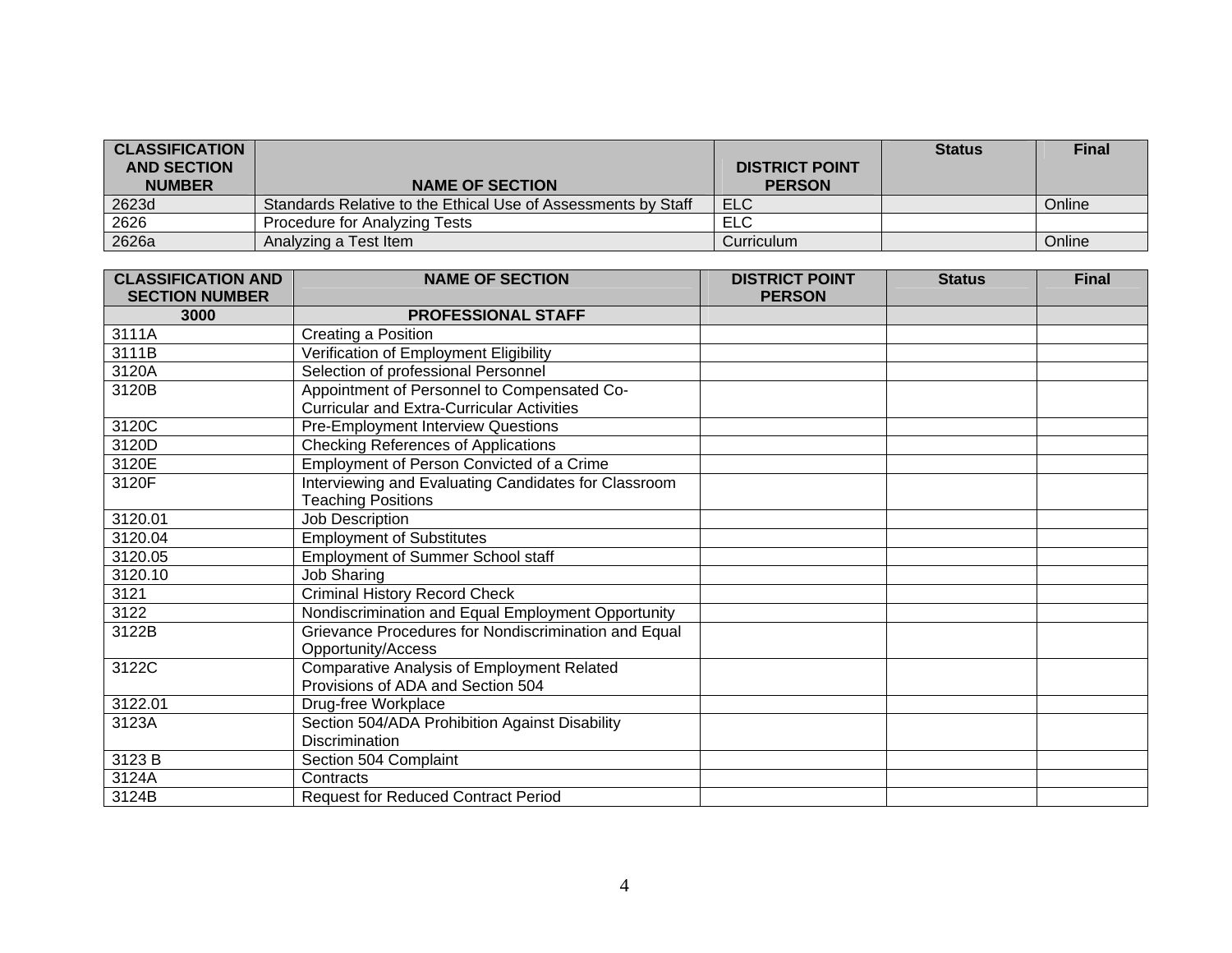| 3130                      | Assignment and Transfer of Professional Staff            |                        |               |              |
|---------------------------|----------------------------------------------------------|------------------------|---------------|--------------|
| 3141                      | Resignation                                              |                        |               |              |
| 3142                      | Mentor Program for Probationary Teachers                 |                        |               |              |
| 3160A                     | <b>Physical Examination</b>                              |                        |               |              |
| 3160B                     | <b>Tuberculosis Examination</b>                          |                        |               |              |
| 3160C                     | <b>Board-Ordered Physical Examination</b>                |                        |               |              |
| 3170A                     | Substance Abuse                                          |                        |               |              |
| 3170B                     | Employee Assistance Program                              |                        |               |              |
| 3179                      | <b>Professional Concerns</b>                             |                        |               |              |
| 3211                      | <b>Whistleblower Protection</b>                          |                        |               |              |
| 3213                      | <b>Student Supervision and Welfare</b>                   |                        |               |              |
| 3214                      | Parties, Programs, and Gifts                             |                        |               |              |
| 3216                      | <b>Staff Dress And Grooming</b>                          | <b>Human Resources</b> |               |              |
| 3220A                     | <b>Evaluation of Staff</b>                               |                        |               |              |
| 3231A                     | <b>Political Activities</b>                              |                        |               |              |
| 3242C                     | Six Questions for Determining the Effectiveness of staff |                        |               |              |
|                           | Development Programs                                     |                        |               |              |
| 3243                      | Attendance at Educational Meetings                       |                        |               |              |
| 3270                      | <b>Lesson Plans</b>                                      |                        |               |              |
| 3362                      | Anti-Harassment                                          | <b>Human Resources</b> |               |              |
| 3362A                     | <b>Reporting Threatening Behaviors</b>                   |                        |               |              |
| 3410                      | Pay Rates for Extended Substitutes                       |                        |               |              |
| 3415                      | <b>Severance Pay Qualifications</b>                      |                        |               |              |
| 3419.01                   | Privacy Protections of Self-Funded Group Health Plans    |                        |               |              |
| 3421                      | Federal Group Health Continuation (COBRA)                |                        |               |              |
| 3421A                     | Important Notice of Employee Right to Documentation of   |                        |               |              |
|                           | <b>Health Coverage</b>                                   |                        |               |              |
| 3430.01                   | <b>FMLA Leave</b>                                        |                        |               |              |
| 3430.01A                  | Family Leave and Instructional Employees                 |                        |               |              |
| 3430.01B                  | <b>FMLA Recordkeeping Requirements</b>                   |                        |               |              |
| 3440A                     | <b>Job-Related Expenses</b>                              |                        |               |              |
| 3440B                     | Use of Private Car for School Business                   |                        |               |              |
| 3440C                     | Use of School Vehicle for School Business                |                        |               |              |
| <b>CLASSIFICATION AND</b> | <b>NAME OF SECTION</b>                                   | <b>DISTRICT POINT</b>  | <b>Status</b> | <b>Final</b> |
| <b>SECTION NUMBER</b>     |                                                          | <b>PERSON</b>          |               |              |
| 4000                      | <b>CLASSIFIED STAFF</b>                                  |                        |               |              |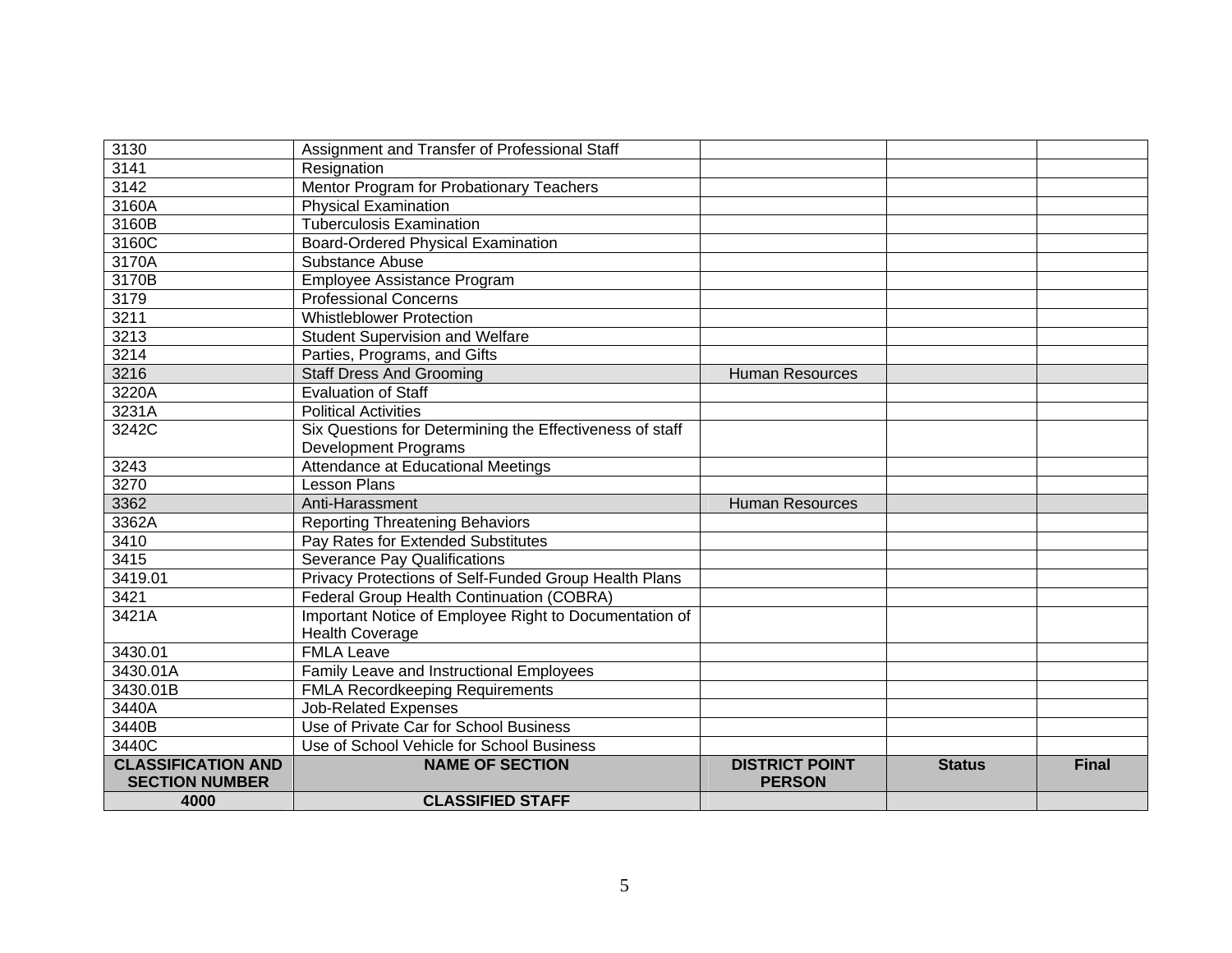| 4111A   | Creating a Position                                  |                        |  |
|---------|------------------------------------------------------|------------------------|--|
| 4111B   | Verification of Employment Eligibility               |                        |  |
| 4120A   | <b>Employment of Classified Staff</b>                |                        |  |
| 4120C   | <b>Pre-Employment Interview Questions</b>            |                        |  |
| 4120D   | <b>Checking References of Applications</b>           |                        |  |
| 4120.01 | <b>Job Description</b>                               |                        |  |
|         |                                                      |                        |  |
| 4120.04 | <b>Employment of Substitute Classified Staff</b>     |                        |  |
| 4120.09 | Use of Unpaid Volunteer Aides                        |                        |  |
| 4120.10 | <b>Job Sharing</b>                                   |                        |  |
| 4121    | <b>Criminal History Record Check</b>                 |                        |  |
| 4122    | Nondiscrimination and Equal Employment Opportunity   |                        |  |
| 4122B   | Grievance Procedures for Nondiscrimination and Equal |                        |  |
|         | Opportunity/Access                                   |                        |  |
| 4122C   | Comparative Analysis of Employment Related           |                        |  |
|         | Provisions of ADA and Section 504                    |                        |  |
| 4122.01 | Drug-free Workplace                                  |                        |  |
| 4123A   | Section 504/ADA                                      |                        |  |
| 4130    | Assignment and Transfer                              |                        |  |
| 4131    | Reduction in Force                                   |                        |  |
| 4140    | Resignation                                          |                        |  |
| 4160A   | <b>Physical Examination</b>                          |                        |  |
| 4160B   | <b>Tuberculosis Examination</b>                      |                        |  |
| 4160C   | Board-Ordered Physical Examination                   |                        |  |
| 4162 A  | Memorandum to CDL License Holders Regarding the      |                        |  |
|         | District's Drug-Testing Program                      |                        |  |
| 4162B   | Handling of Test Results, Record Retention, and      |                        |  |
|         | Confidentiality                                      |                        |  |
| 4170 A  | Substance Abuse                                      |                        |  |
| 4170B   | Employee Assistance Program                          |                        |  |
| 4179    | <b>Staff Concerns</b>                                |                        |  |
| 4211    | <b>Whistleblower Protection</b>                      |                        |  |
| 4216    | <b>Dress and Grooming</b>                            | <b>Human Resources</b> |  |
| 4220    | Evaluation                                           |                        |  |
| 4235    | Jury Duty/Court Appearance                           |                        |  |
| 4251    | <b>Extra Duty</b>                                    |                        |  |
|         |                                                      |                        |  |
| 4362    | Anti-Harassment                                      | <b>Human Resources</b> |  |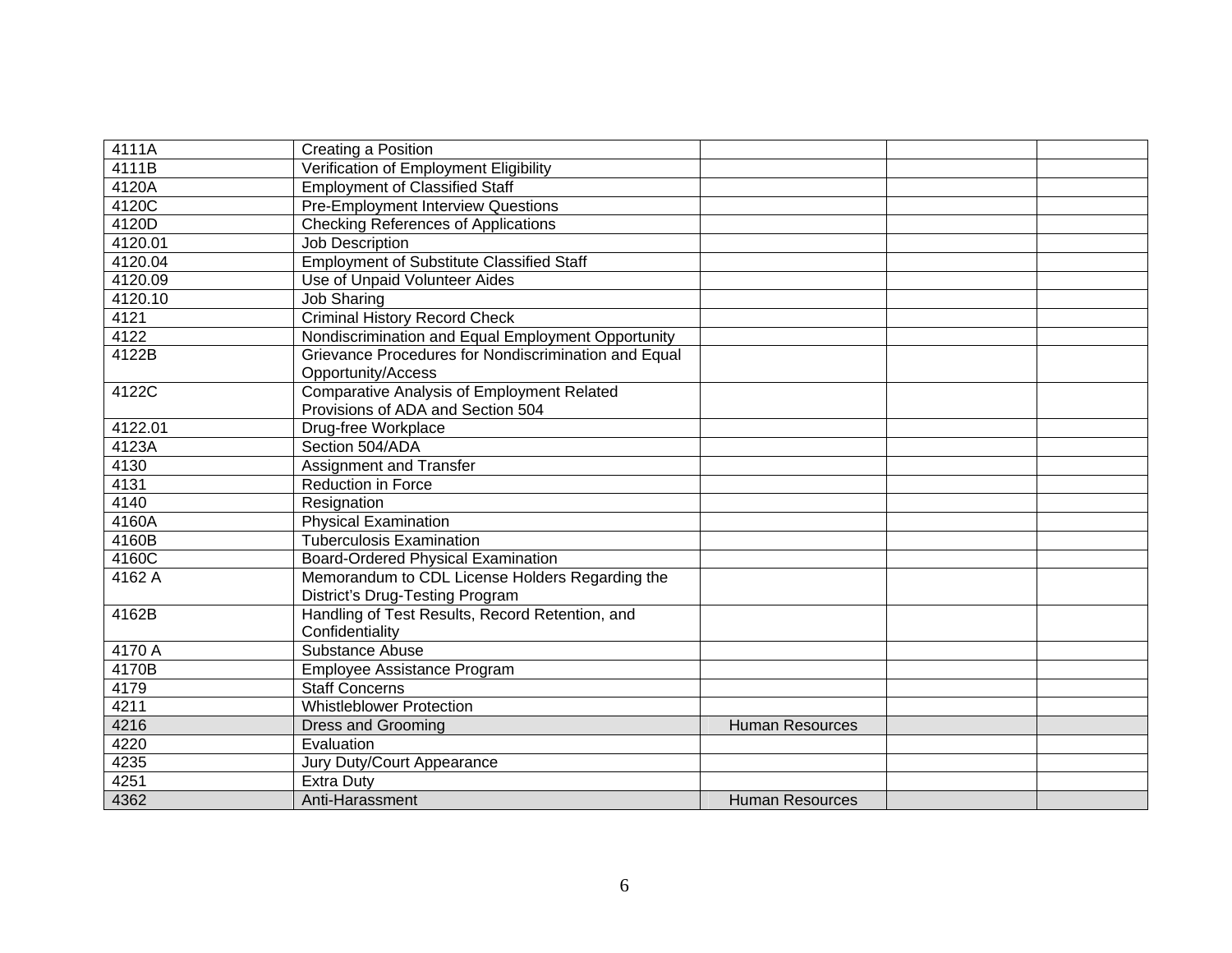| 4362A                     | <b>Reporting Threatening Behaviors</b>                 |                         |               |              |
|---------------------------|--------------------------------------------------------|-------------------------|---------------|--------------|
| 4421                      | Federal Group Health Continuation (COBRA)              |                         |               |              |
| 4421A                     | Important Notice of Employee Right to Documentation of |                         |               |              |
|                           | <b>Health Coverage</b>                                 |                         |               |              |
| 4430.01                   | <b>FMLA Leave</b>                                      |                         |               |              |
| 4430.01A                  | Family Leave and Instructional Employees               |                         |               |              |
| 4430.01B                  | <b>FMLA Recordkeeping Requirements</b>                 |                         |               |              |
| 4440A                     | <b>Job-Related Expenses</b>                            |                         |               |              |
| 4440B                     | Use of Private Car for School Business                 |                         |               |              |
| 4440C                     | Use of School Vehicle for School Business              |                         |               |              |
| <b>CLASSIFICATION AND</b> |                                                        | <b>DISTRICT POINT</b>   | <b>Status</b> | <b>Final</b> |
| <b>SECTION NUMBER</b>     | <b>NAME OF SECTION</b>                                 | <b>PERSON</b>           |               |              |
| 5000                      | <b>STUDENTS</b>                                        |                         |               |              |
| 5110                      | <b>Student Handbooks</b>                               | Health & Safety         |               |              |
| 5111                      | Admission to the District                              | Health & Safety         |               |              |
| 5111.01                   | <b>Homeless Students</b>                               | Health & Safety         |               |              |
| 5111.02                   | <b>Educational Opportunity for Military Children</b>   |                         |               |              |
| 5112                      | Admission to Kindergarten                              | Academic Affairs -      |               |              |
|                           |                                                        | Elementary              |               |              |
| 5113V1                    | Admission to Students Participating Under Inter-       | <b>Asst Supt</b>        |               |              |
|                           | <b>District Open-Enrollment</b>                        |                         |               |              |
| 5113.01                   | Admission of Students Participating Under Intra-       | Health & Safety         |               |              |
|                           | <b>District Open-Enrollment</b>                        |                         |               |              |
| 5113.02                   | School Choice Options Provided by the No Child         | <b>Academic Affairs</b> |               |              |
|                           | Left Behind Act                                        |                         |               |              |
| 5114                      | <b>Foreign Exchange Students</b>                       | <b>Academic Affairs</b> |               |              |
| 5114A                     | Foreign Exchange Students on Visa (I-20)               | <b>Academic Affairs</b> |               |              |
| 5120                      | Assignment to Class and Grade                          | <b>Academic Affairs</b> |               |              |
| 5130                      | Withdrawal/Transfer from School                        | Health & Safety         |               |              |
| 5136                      | <b>Wireless Communications Device</b>                  | Health & Safety         |               |              |
| 5200                      | Attendance                                             | Health & Safety         |               |              |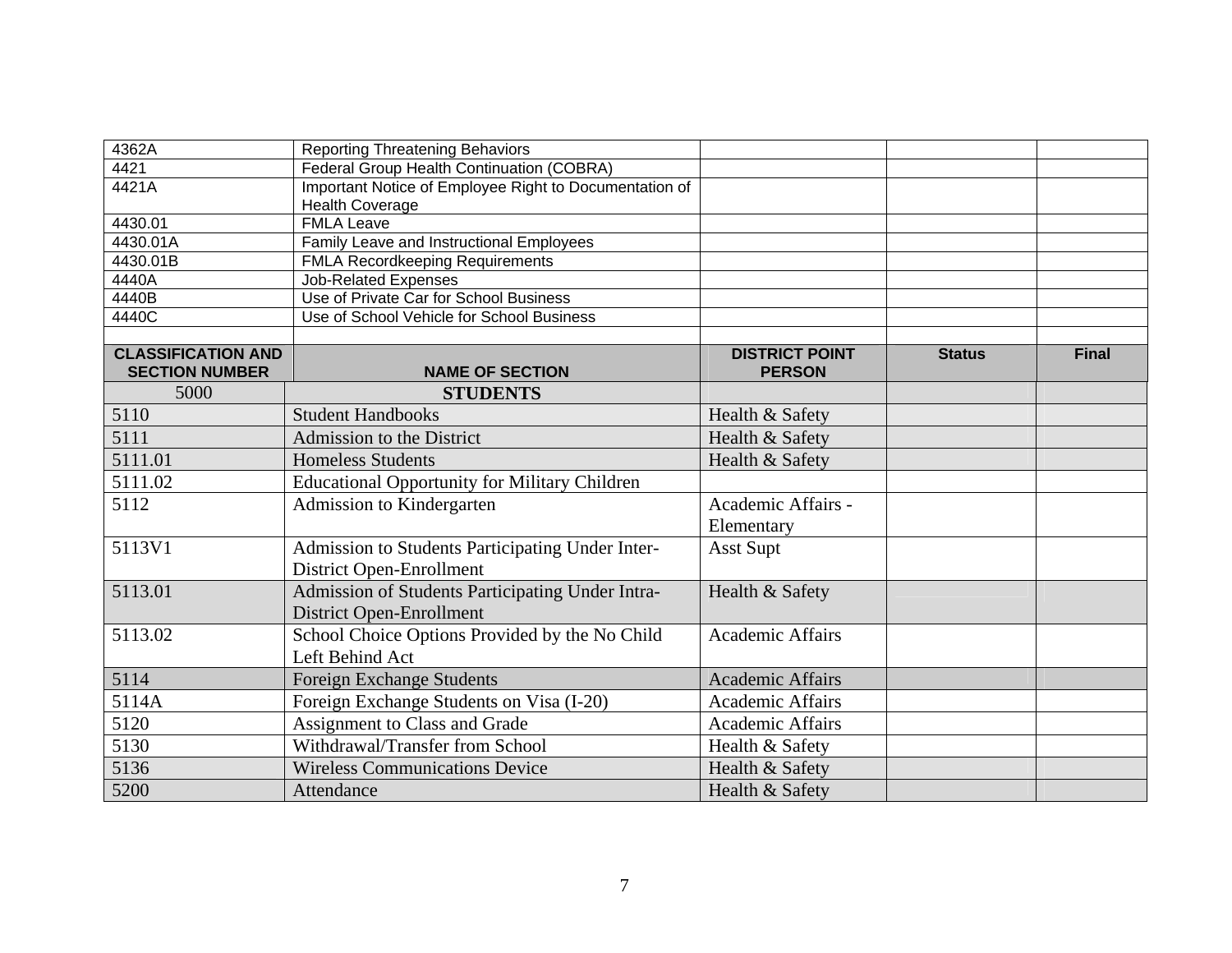| 5215   | Missing Children                                   | Health & Safety         |
|--------|----------------------------------------------------|-------------------------|
| 5230   | Early Dismissal                                    | Health & Safety         |
| 5320   | Immunization                                       | Health & Safety         |
| 5330   | Use of Medications                                 | Health & Safety         |
| 5330A  | <b>Emergency Medications</b>                       | Health & Safety         |
| 5335   | <b>Life Threatening Allergies</b>                  | Health & Safety         |
| 5340A  | <b>Student Accident/Illness/Concussion</b>         | Health & Safety         |
| 5340B1 | Health Emergencies and First Aid Care              | Health & Safety         |
| 5340B2 | Health Emergencies and First Aid Care              | Health & Safety         |
| 5340D  | <b>Transportation for Ill or Injured Students</b>  | Health & Safety         |
| 5350   | <b>Suicide Intervention Process</b>                | <b>ALC</b>              |
| 5360   | <b>Recess Guideline for Harsh Weather</b>          | Academic Affairs -      |
|        |                                                    | Elementary              |
| 5408   | Promotion, Placement, and Retention                | <b>Academic Affairs</b> |
| 5420A  | <b>Reporting Student Progress</b>                  | <b>Academic Affairs</b> |
| 5420B  | <b>Parent-Teacher Conferences</b>                  | <b>Academic Affairs</b> |
| 5421A  | Grading                                            | <b>Academic Affairs</b> |
| 5421B  | <b>Grading Criteria</b>                            | Academic Affairs        |
| 5430   | Class rank                                         | <b>Academic Affairs</b> |
| 5451A  | Recognition of Student Achievement                 | <b>Academic Affairs</b> |
| 5451B  | <b>Athletic Award Requirements</b>                 | Academic Affairs -      |
|        |                                                    | Secondary               |
| 5460   | <b>Graduation Requirements</b>                     | <b>Academic Affairs</b> |
| 5460A  | Criteria for Awarding the Diploma with Honors      | Academic Affairs        |
| 5460B  | Criteria for Credit Flexibility Plan               | <b>ALC</b>              |
| 5460 C | <b>Ohio Core Opt Out Provisions</b>                | <b>Academic Affairs</b> |
| 5463   | <b>Student Transfer from Nonaccredited Schools</b> | <b>Academic Affairs</b> |
| 5500A  | <b>Student Conduct in School</b>                   | Health & Safety         |
| 5511   | Dress and Grooming                                 | <b>Human Resources</b>  |
| 5513   | Care of Property                                   | <b>Business</b>         |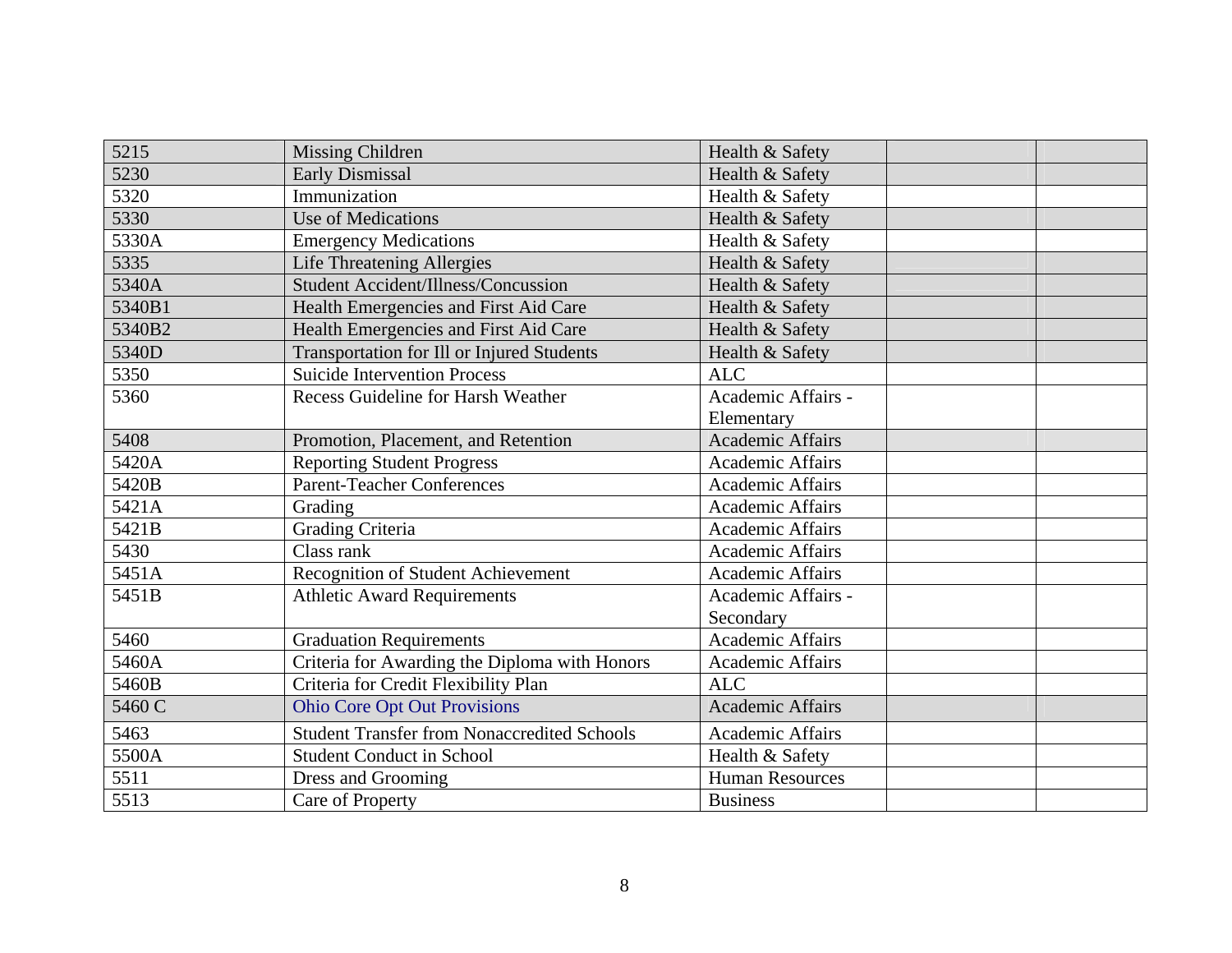| 5515    | Use of Motor Vehicles                               | Academic Affairs -      |
|---------|-----------------------------------------------------|-------------------------|
|         |                                                     | Secondary               |
| 5515A   | Operation of Vehicles on School Property            | Academic Affairs -      |
|         |                                                     | Secondary               |
| 5517    | Anti-Harassment                                     | Civil Rights Coord      |
| 5517.01 | Bullying and Other Forms of Aggressive Behavior     | Health & Safety         |
| 5520    | <b>Student Disorder</b>                             | Health & Safety         |
| 5530    | Symptoms of Overdose with Drugs                     | Health & Safety         |
| 5530A   | <b>Use of Anabolic Steroids</b>                     | Health & Safety         |
| 5531    | <b>Student Assistance Programs</b>                  | <b>ALC</b>              |
| 5540A   | Relationship with Governmental Agencies             | Communications          |
| 5600A   | <b>Student Discipline</b>                           | Health & Safety         |
| 5605    | Disciplining Students with Disabilities             | <b>Pupil Services</b>   |
| 5605A   | Disciplining a 504 Student                          | <b>Pupil Services</b>   |
| 5610    | <b>Suspension and Expulsion</b>                     | Health & Safety         |
| 5610A   | Students Subject to Expulsion but not Identified as | Health & Safety         |
|         | Eligible for Special Education                      |                         |
| 5610.01 | <b>Permanent Exclusion</b>                          | Health & Safety         |
| 5610.02 | In-School Discipline                                | Health & Safety         |
| 5610.03 | <b>Emergency Removal of Students</b>                | Health & Safety         |
| 5630A   | Alternatives to Corporal Punishment                 | Health & Safety         |
| 5630B   | Use of Physical Force                               | <b>Pupil Services</b>   |
| 5710    | <b>Suggestions and Complaints</b>                   | Communications          |
| 5722    | School-Sponsored Student Publications and           | <b>Academic Affairs</b> |
|         | Productions                                         |                         |
| 5723    | <b>Student Rights of Expression</b>                 | Health & Safety         |
| 5751    | Pregnancy                                           | Health & Safety         |
| 5771    | Search and Seizure                                  | Health & Safety         |
| 5772    | Weapons                                             | Health & Safety         |
| 5780    | <b>Adult Student Rights</b>                         | <b>Academic Affairs</b> |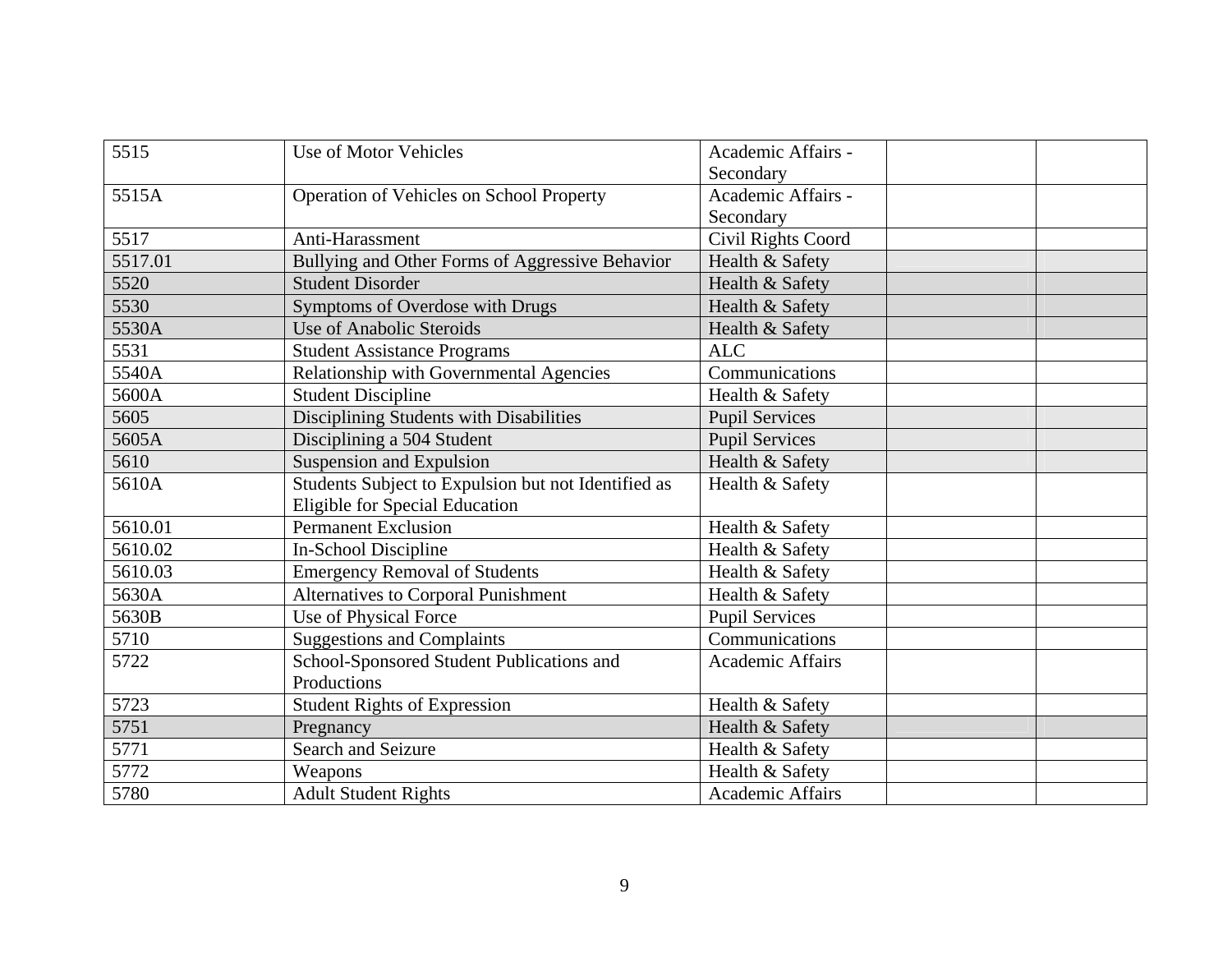| 5820                  | <b>Student Government</b>                      | <b>Academic Affairs</b> |               |              |
|-----------------------|------------------------------------------------|-------------------------|---------------|--------------|
| 5830                  | <b>Student Fund-Raising</b>                    | <b>Academic Affairs</b> |               |              |
| 5840A                 | Unauthorized Youth Organizations (Youth Gangs) | Health & Safety         |               |              |
| 5840B                 | Response to Gang-Related Incidents and/or      | Health & Safety         |               |              |
|                       | Suspicion of Gang Involvement                  |                         |               |              |
| 5850                  | <b>Student Social Events</b>                   | <b>Academic Affairs</b> |               |              |
| 5860                  | <b>Safety Patrol</b>                           | Health & Safety         |               |              |
| 5880                  | Public Performances by Students                | <b>Academic Affairs</b> |               |              |
| <b>CLASSIFICATION</b> | <b>NAME OF SECTION</b>                         | <b>DISTRICT POINT</b>   | <b>STATUS</b> | <b>FINAL</b> |
| <b>AND SECTION</b>    |                                                | <b>PERSON</b>           |               |              |
| <b>NUMBER</b>         |                                                |                         |               |              |
| 6000                  | <b>Finances</b>                                |                         |               |              |
| 6111a                 | Grant Writing – Responding to RFP's            | <b>Pupil Services</b>   |               |              |
| 6111b                 | Grant Writing - Requesting a Grant             | <b>Pupil Services</b>   |               |              |
| 6220                  | <b>Budget (Appropriations) Preparation</b>     | <b>Treasurer</b>        |               |              |
| 6320a                 | Purchasing                                     | Purchasing              |               |              |
| 6320b1                | <b>Preparing Purchase Orders</b>               | Treasurer               |               |              |
| 6320c1                | <b>Bidding</b>                                 | <b>Business</b>         |               |              |
| 6320c2                | <b>Instructions to Bidders</b>                 | <b>Business</b>         |               |              |
| 6320d                 | <b>Stockroom Requisitions</b>                  | Purchasing              |               |              |
| 6320e                 | <b>Returns and Exchanges</b>                   | Purchasing              |               |              |
| 6320h                 | Mileage Reimbursement                          | Treasurer               |               |              |
| 6423                  | <b>Use of Credit Cards</b>                     | Treasurer               | N/A           | N/A          |
| 6424                  | <b>Purchasing Cards</b>                        | Treasurer               | N/A           | N/A          |
| 6510a                 | <b>Time Sheets</b>                             | Treasurer               |               |              |
| 6510b                 | Payroll Authorization                          | Treasurer               |               |              |
| 6550                  | Travel Payment & Reimbursement                 | Treasurer               |               |              |
| 6610                  | <b>Student Activity Funds</b>                  | Treasurer               |               |              |
| 6611                  | <b>Ticket Sales</b>                            | Treasurer               |               |              |
| 6620                  | Petty Cash Funds                               | Treasurer               | N/A           | N/A          |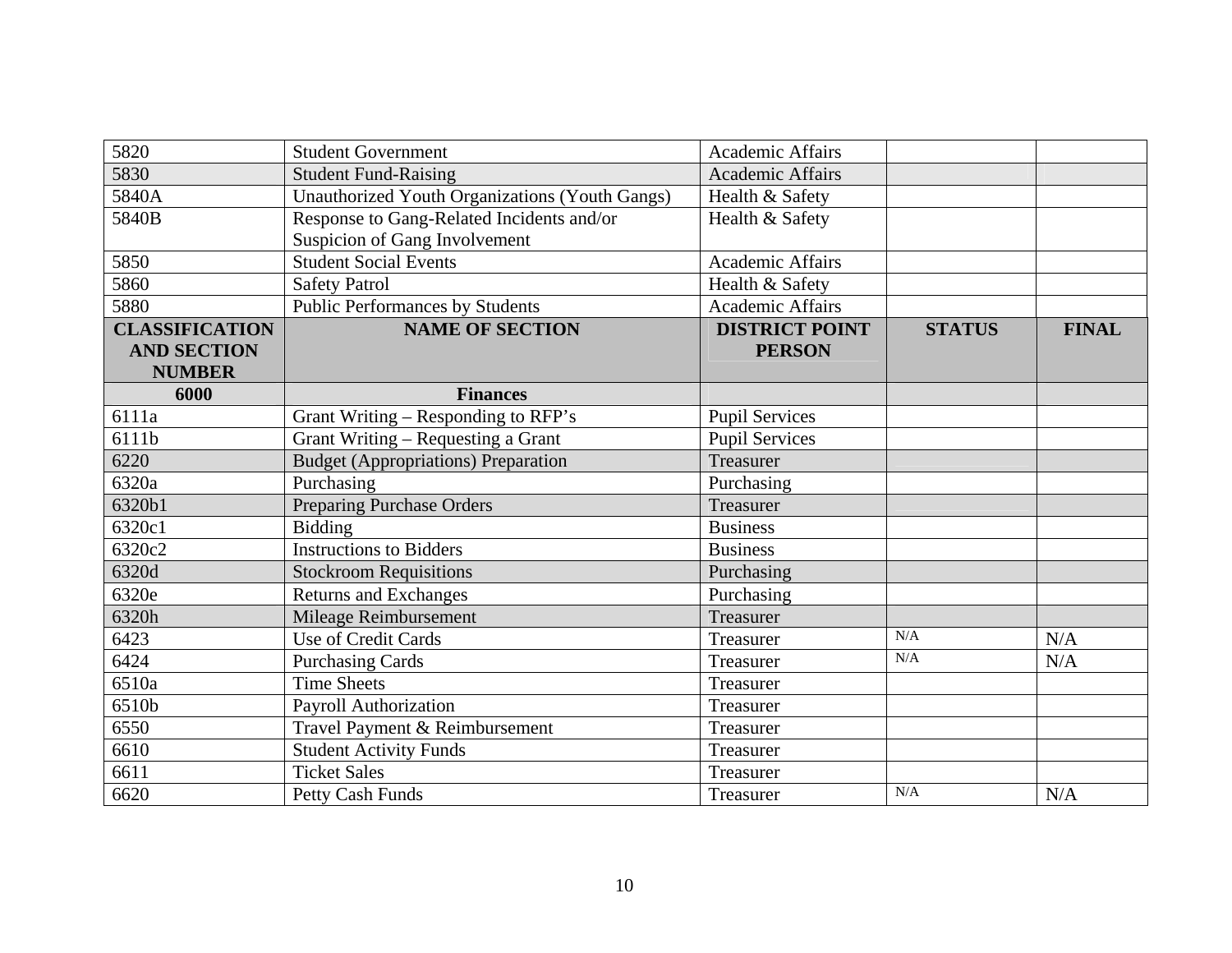| 6630                                                         | Flower and Gift Fund                                | Treasurer                              |               |              |
|--------------------------------------------------------------|-----------------------------------------------------|----------------------------------------|---------------|--------------|
| 6700                                                         | Fair Labor Standards Act (FLSA)                     | Treasurer                              |               |              |
| <b>CLASSIFICATION</b><br><b>AND SECTION</b><br><b>NUMBER</b> | <b>NAME OF SECTION</b>                              | <b>DISTRICT POINT</b><br><b>PERSON</b> | <b>STATUS</b> | <b>FINAL</b> |
| 7000                                                         | <b>Property</b>                                     |                                        |               |              |
| 7230                                                         | Public Gifts to the District                        | Purchasing                             |               |              |
| 7310                                                         | Disposal of Nonfixed Asset Property                 | Purchasing                             |               |              |
| 7311                                                         | <b>Sale of Constructed Facilities</b>               | Purchasing                             |               |              |
| 7420                                                         | <b>Hygienic Management</b>                          | Custodial                              |               |              |
| 7420 e                                                       | <b>Integrated Pest Management</b>                   | Custodial                              |               |              |
| 7420 f                                                       | <b>Hand Washing Protocol</b>                        | Health & Safety                        |               |              |
| 7420 g                                                       | Dangerous or Recalled Products                      | <b>Business</b>                        |               |              |
| 7420h                                                        | <b>Radon Testing</b>                                | Custodial                              |               |              |
| 7420i                                                        | Safe Drinking Water                                 | Health & Safety                        |               |              |
| 7430                                                         | <b>Risk Reduction Program</b>                       | <b>Business</b>                        |               |              |
| 7440                                                         | <b>Facility Security</b>                            | Health & Safety                        |               |              |
| 7440.01                                                      | Video Surveillance and Electronic Monitoring        | Health & Safety                        |               |              |
| 7450                                                         | <b>Inventory Procedure</b>                          | Purchasing                             |               |              |
| 7455                                                         | Asset, Acquisition, Transfer, and Disposal          | Treasurer                              |               |              |
| 7510 a                                                       | Use of District Facilities                          | Purchasing                             |               |              |
| 7510b                                                        | Charges and Priorities for Use of School Facilities | Purchasing                             |               |              |
| 7510c                                                        | <b>Supervision of Rented Facilites</b>              | Purchasing                             |               |              |
| 7530 a                                                       | Personal Use of District Equipment/Facilities       | Purchasing                             |               |              |
| 7530 b                                                       | <b>Technology Equipment Security Procedures</b>     | Technology                             |               |              |
| 7530 c                                                       | <b>Classroom Telephones</b>                         | Health & Safety                        |               |              |
| 7540                                                         | <b>Computer Technology Networks</b>                 | Technology                             |               |              |
| 7540.01 a                                                    | Personal Use of District Technology                 | Technology                             |               |              |
| 7540.01 b                                                    | At-Home Access to District Technology               | Technology                             |               |              |
| 7540.02                                                      | <b>Web-Page Specifications</b>                      | Technology                             |               |              |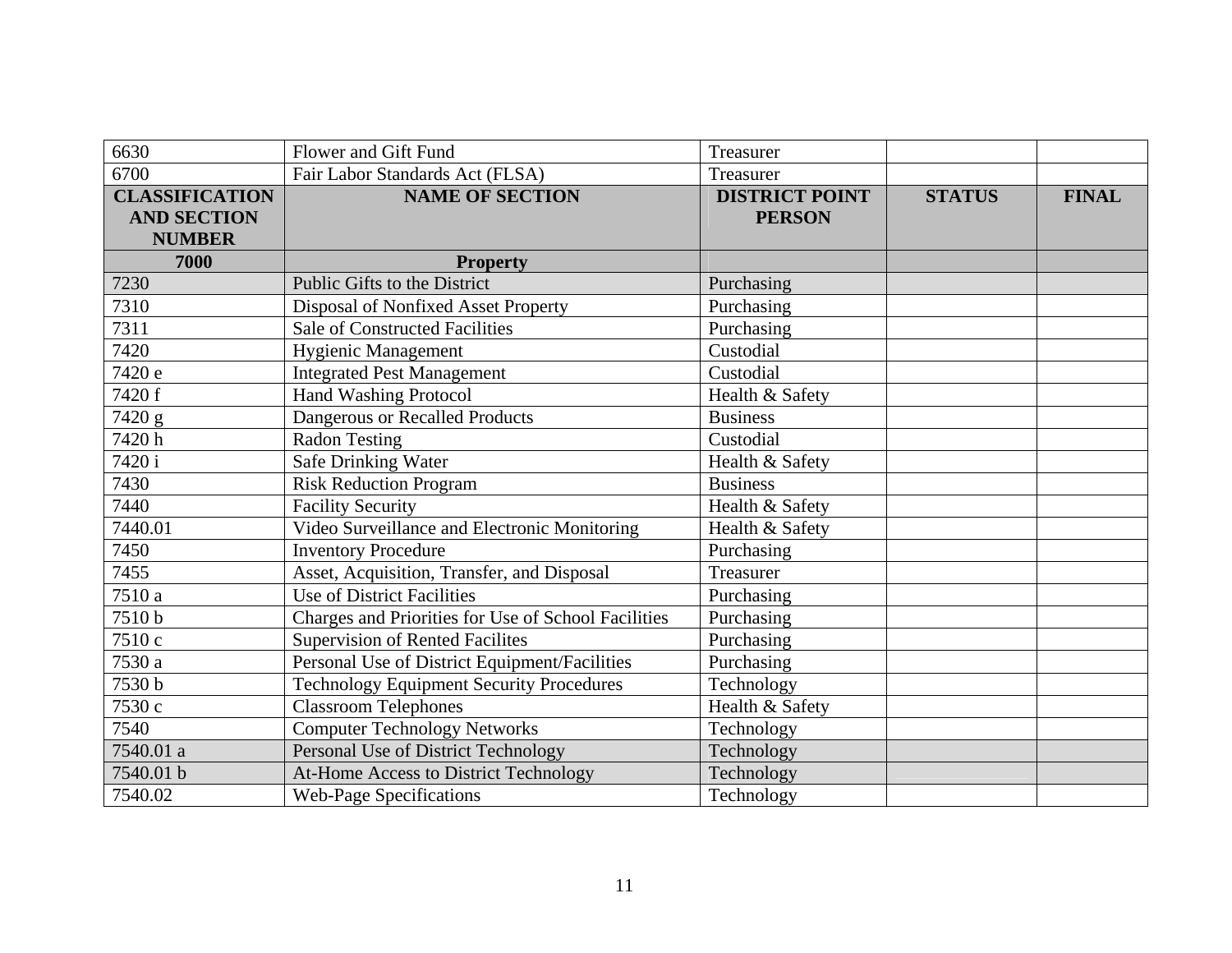| 7540.02a                                           | Presence on the Internet                                                   | Technology                             |               |              |
|----------------------------------------------------|----------------------------------------------------------------------------|----------------------------------------|---------------|--------------|
| 7540.02b                                           | Social Media Guidelines                                                    | Technology                             |               |              |
| 7540.03                                            | Student Network and Internet Acceptable Use and<br>Safety                  | Technology                             |               |              |
| 7540.04                                            | Staff Network and Internet Acceptable Use and<br>Safety                    | Technology                             |               |              |
| 7540.05                                            | Proper Use of E-mail Account                                               | Technology                             |               |              |
| <b>CLASSIFICATION AND</b><br><b>SECTION NUMBER</b> | <b>NAME OF SECTION</b>                                                     | <b>DISTRICT POINT</b><br><b>PERSON</b> | <b>Status</b> | <b>Final</b> |
| 8000                                               | <b>OPERATIONS</b>                                                          | <b>Asst Supt</b>                       |               |              |
| 8220                                               | <b>School Day</b>                                                          | Asst Supt                              |               |              |
| 8310a                                              | <b>Public Records</b>                                                      | Communications                         |               |              |
| 8310b                                              | Redaction of Non-Public Information/Records                                | Communications                         |               |              |
| 8310c                                              | Receipt of Legal Documents                                                 | Health & Safety                        |               |              |
| 8310d                                              | <b>Transmission of Records and Other Communications</b>                    | Communications                         |               |              |
| 8310e                                              | <b>Records Retention and Disposal</b>                                      | Treasurer                              |               |              |
| 8315                                               | <b>Litigation Hold Procedure</b>                                           | Health & Safety                        |               |              |
| 8320                                               | <b>Personnel Records</b>                                                   | <b>Human Resources</b>                 |               |              |
| 8320.01                                            | Criteria For Personal Information System                                   | Communications                         |               |              |
| 8330                                               | <b>Student Records</b>                                                     | <b>Asst Supt</b>                       |               |              |
| 8340                                               | Providing a Reference                                                      | Curt Jackowski                         |               |              |
| 8351                                               | Security Breach of Confidential Databases                                  | Technology                             |               |              |
| 8360                                               | Use of School Mail-Delivery System                                         | Technology                             |               |              |
| 8400                                               | <b>School Safety</b>                                                       | Health & Safety                        |               |              |
| 8405                                               | Indoor Air Quality (IAQ): Mold                                             | <b>Business</b>                        |               |              |
| 8405a                                              | Use of Animals in the Classroom and on School<br>Premises                  | <b>Academic Affairs</b>                |               |              |
| 8410                                               | Characteristics of a School that is Safe and<br>Responsive to all Children | Health & Safety                        |               |              |
| 8410a                                              | Early Warning Signs of Possible School Violence                            | Health & Safety                        |               |              |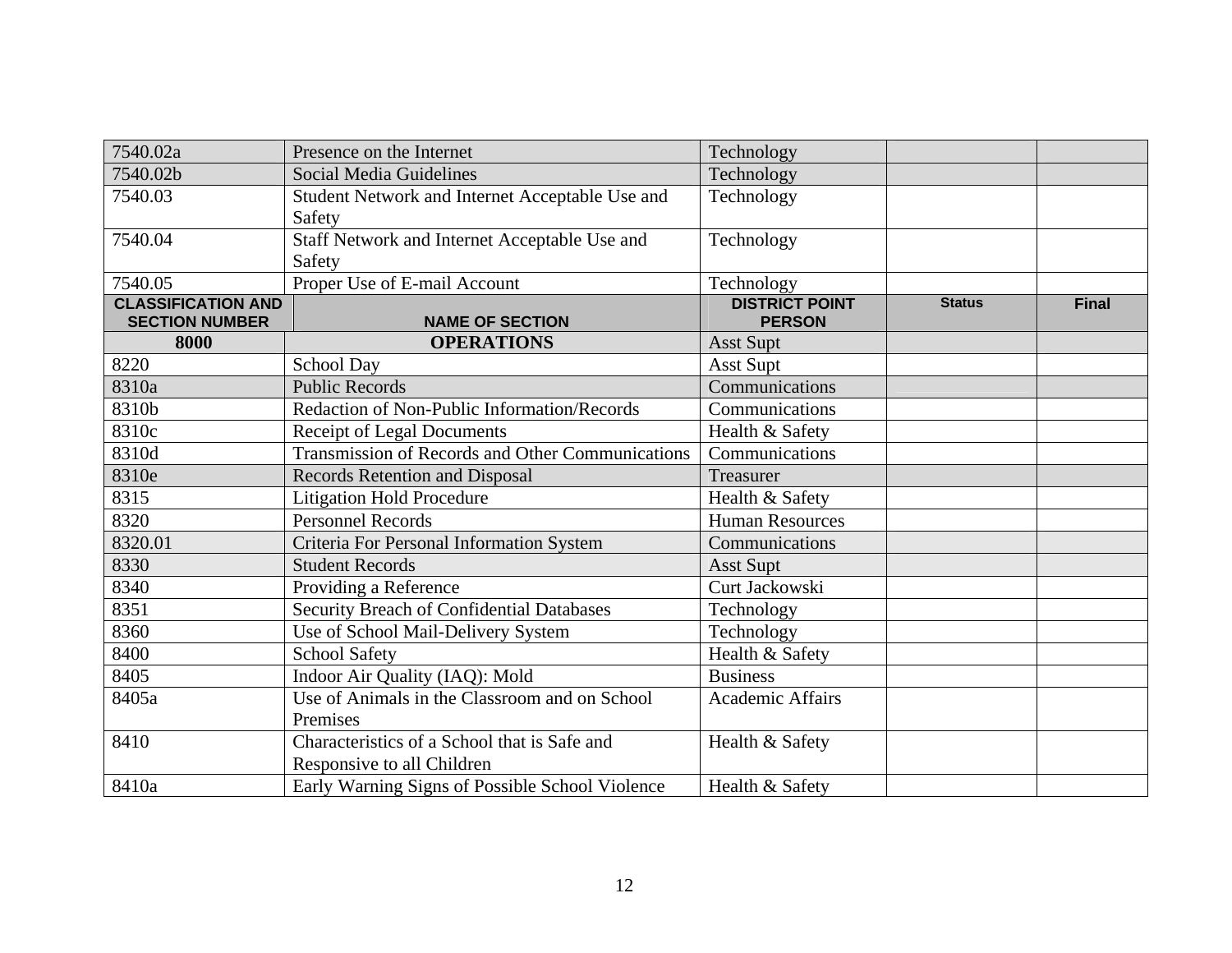| 8410b   | Identifying and Responding to Imminent Warning          | Health & Safety       |
|---------|---------------------------------------------------------|-----------------------|
|         | Signs                                                   |                       |
| 8410c   | Principles Underlying Intervention                      | <b>Pupil Services</b> |
| 8410d   | Intervening Early with Students who are at Risk for     | Health & Safety       |
|         | <b>Behavioral Problems</b>                              |                       |
| 8410e   | <b>Action Planning Checklist</b>                        | Health & Safety       |
| 8410f   | <b>Crisis Procedure Checklist</b>                       | Health & Safety       |
| 8410g   | Characteristics of a Safe Physical Environment          | Health & Safety       |
| 8410h   | <b>Tips for Parents</b>                                 | Health & Safety       |
| 8420    | <b>Emergency Procedures</b>                             | Health & Safety       |
| 8420a   | <b>Severe Weather and Tornadoes</b>                     | Health & Safety       |
| 8430    | Telephoning of Bomb Threats                             | Health & Safety       |
| 8431    | Written Hazard Communication Program                    | Health & Safety       |
| 8431a   | <b>Pesticide Applications</b>                           | Custodial             |
| 8442    | On-the-Job Injury                                       | Purchasing            |
| 8442a   | <b>Emergency Treatment</b>                              | Health & Safety       |
| 8442.01 | Workers' Compensation - Salary Continuation             | Purchasing            |
| 8450    | Management of Selected Casual-Contact Diseases          | Health & Safety       |
| 8451    | Pediculosis (Head Lice)                                 | Health & Safety       |
| 8452    | Use and Maintenance of Automatic External               | Health & Safety       |
|         | Defibrillators                                          |                       |
| 8453    | <b>Exposure Control Plan for Handling and Disposing</b> | Health & Safety       |
|         | of Body Fluids                                          |                       |
| 8453.01 | <b>Control of Blood-Borne Pathogens</b>                 | Health & Safety       |
| 8453.02 | <b>Student Control of Blood-Borne Pathogens</b>         | Health & Safety       |
| 8462    | <b>Child Abuse or Neglect</b>                           | Health & Safety       |
| 8470    | <b>Sex Offender Notification</b>                        | Health & Safety       |
| 8500a   | <b>Nutritional Guidelines</b>                           | Health & Safety       |
| 8600    | Transportation                                          | Logistics             |
| 8605    | <b>Bus Safety Procedures</b>                            | Logistics             |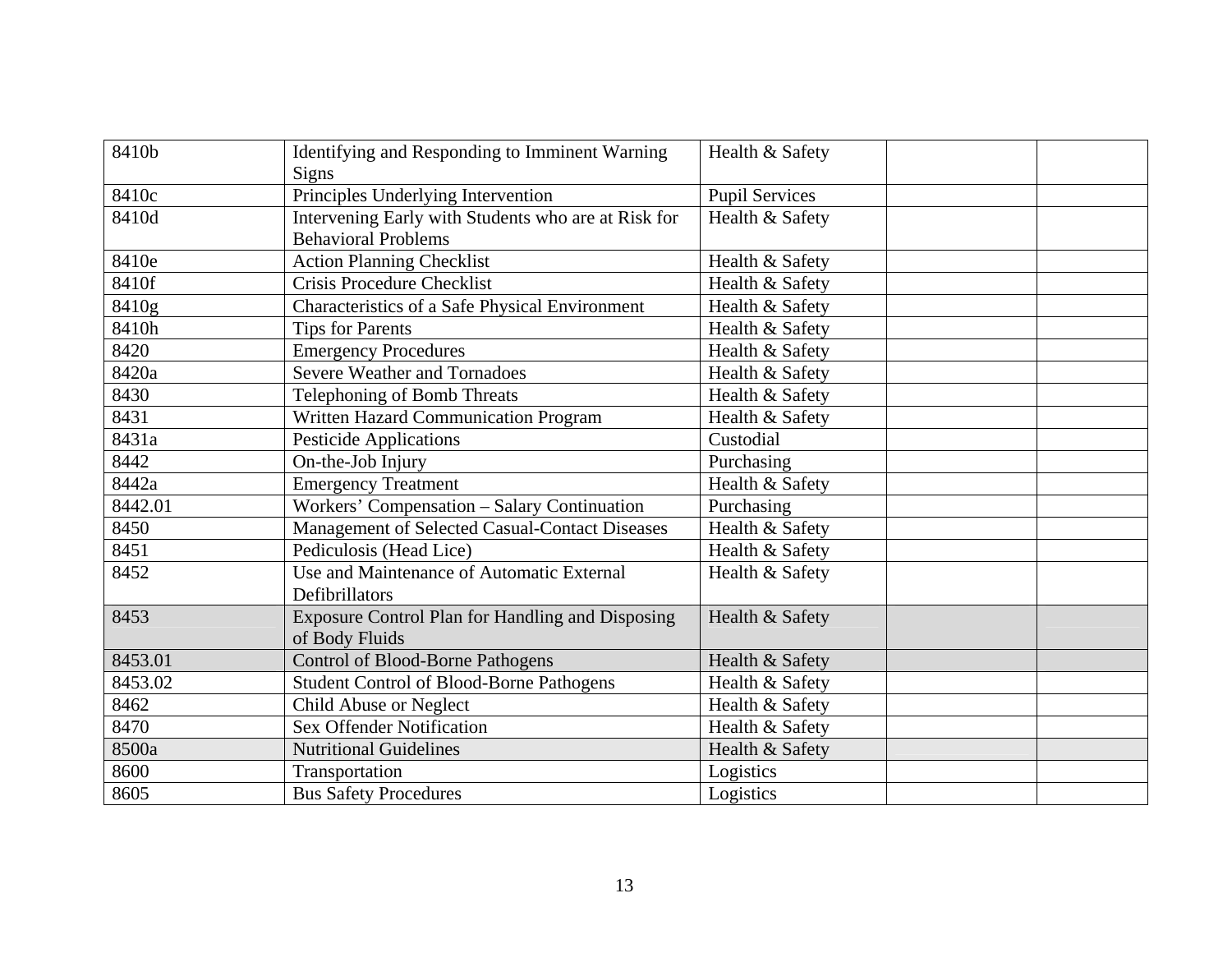| 8606                      | <b>Transportation for Special Education Students</b> | <b>Pupil Services</b>   |               |              |
|---------------------------|------------------------------------------------------|-------------------------|---------------|--------------|
| 8610                      | <b>Transportation Route Planning Criteria</b>        | Logistics               |               |              |
| 8615                      | Anti-Idling and Smart Driving Procedures             | Logistics               |               |              |
| 8620                      | <b>Bus Driver Procedures</b>                         | Logistics               |               |              |
| 8650                      | Transportation by School Van                         | Academic Affairs -      |               |              |
|                           |                                                      | Secondary               |               |              |
| 8651                      | Nonroutine Use of School Buses                       | Transportation          |               |              |
| 8660                      | Transporting Students by private Vehicle             | Health & Safety         |               |              |
| 8670                      | <b>Transportation Cost Analysis</b>                  | Logistics               |               |              |
| 8710                      | Insurance                                            | Purchasing              |               |              |
| 8800A                     | Religious Activities/Ceremonies                      | Communications          |               |              |
| 8800B                     | Religious Expression in the District                 | Communication           |               |              |
| 8800C                     | The Flag and Patriotic Ceremonies                    | Communication           |               |              |
| 8800D                     | Care, Custody, and Display of the United States Flag | Communication           |               |              |
| 8800E                     | Display of the United States and Ohio Mottoes        | Communication           |               |              |
|                           |                                                      |                         |               |              |
| <b>CLASSIFICATION AND</b> |                                                      | <b>DISTRICT POINT</b>   | <b>Status</b> | <b>Final</b> |
| <b>SECTION NUMBER</b>     | <b>NAME OF SECTION</b>                               | <b>PERSON</b>           |               |              |
| 9000                      | <b>Relations</b>                                     |                         |               |              |
| 9120a                     | <b>Public Relations Objectives</b>                   | Communications          |               | Online       |
| 9120b                     | Photographs/Pictures                                 | Communications          |               | Online       |
| 9120c                     | <b>News Media Relations</b>                          | Communications          |               | Online       |
| 9130                      | <b>Complaint Review Committee Procedures</b>         | <b>Academic Affairs</b> |               |              |
| 9130a                     | Procedures for Inspection of Instructional Materials | <b>Academic Affairs</b> |               | Online       |
| 9150                      | <b>School Visitors</b>                               | <b>Academic Affairs</b> |               | Online       |
| 9160a                     | <b>Accessibility of District Facilities</b>          | <b>Business</b>         |               | Online       |
| 9160b                     | Use of Service Animals                               | <b>Academic Affairs</b> |               | Online       |
| 9160c                     | Reasonable Accommodation for Disabled Persons        | <b>Pupil Services</b>   |               |              |
| 9160c                     | Section 504                                          | <b>Pupil Services</b>   |               | Online       |
| 9190                      | <b>Customer Service</b>                              | Communications          |               |              |